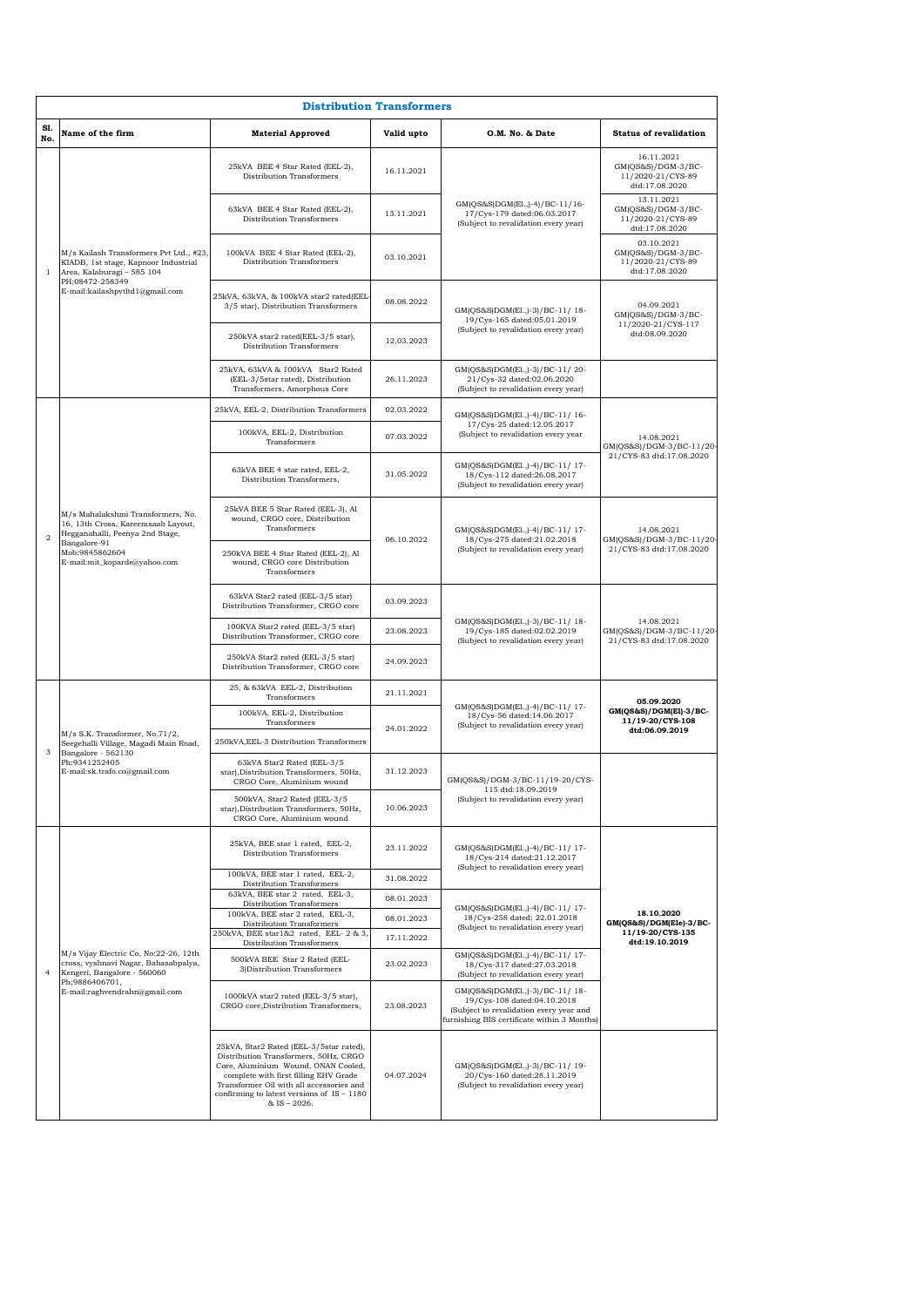| 5              | M/s Shridi sai Electricals limited., plot<br>No: 13/82, Industrial estate, Kadapa<br>Dist., Andhra Pradesh                                                                                                                                 | 25kVA,63kVA,100kVA 250kVA & 500kVA,<br>BEE star 1 EEL-2, Al wound, Amorphous<br>and CRGO Core Distribution transformers | 09.02.2022 | GM(QS&S)DGM(El.,)-4)/BC-11/ 17-<br>18/Cys-306 dated:21.03.2018                                        | 16.10.2020<br>GM(QS&S)/DGM(El)-3/BC-<br>11/19-20/CYS-141           |
|----------------|--------------------------------------------------------------------------------------------------------------------------------------------------------------------------------------------------------------------------------------------|-------------------------------------------------------------------------------------------------------------------------|------------|-------------------------------------------------------------------------------------------------------|--------------------------------------------------------------------|
|                |                                                                                                                                                                                                                                            | 25kVA, 63kVA, 100kVA 250kVA &<br>500kVA BEE star 2 EEL-3, Al wound,<br>Amorphous Core Distribution<br>Transformers      | 30.03.2021 | (Subject to revalidation every year)                                                                  | dtd:22.10.2019                                                     |
|                | M/s Raikar Electric Company, No: 20,<br>Raghavendra Industrial<br>Estate, Thigalarapalya Main Road,<br>Peenya 2nd stage, Bangalore-560 058<br>(91)-80-67680840, 28367419 +(91)-<br>9845169654, 9535256093,<br>9845125845 +(91)-80-28367419 | 25kVA, 63kVA & 100kVA BEE star 1<br>rated EEL-2 Distribution Transformers                                               | 20.03.2023 | GM(QS&S)DGM(El.,)-4)/BC-11/17-<br>18/Cys-315 dated:27.03.2018<br>(Subject to revalidation every year) | 12.05.2021<br>GM(QS&S)/DGM-3/BC-11/20-<br>21/CYS-14 dtd:12.05.2020 |
|                |                                                                                                                                                                                                                                            | 100kVA & 500kVA star2 rated (EEL-<br>3/5star) Distribution Transformer                                                  | 04.09.2023 | GM(QS&S)DGM(El.,)-3)/BC-11/18-<br>19/Cys-214 dated:20.03.2019<br>(Subject to revalidation every year) |                                                                    |
|                |                                                                                                                                                                                                                                            | 25kVA star1 rated (EEL-2/4 star), CRGO<br>core, Distribution Transformers,                                              | 13.04.2022 |                                                                                                       |                                                                    |
|                | M/s Vijay Electricals, No: 9,<br>Byraveshwara Industrial Estate,<br>Andrahalli Main Road, Near Peenya 2nd<br>Stage, Bangalore-560091                                                                                                       | 63kVA star1 rated (EEL-2/4 star), CRGO<br>core, Distribution Transformers                                               | 30.04.2022 |                                                                                                       |                                                                    |
| $\overline{7}$ | Mob: 9035620230,9986395630<br>Email: v-electricals@yahoo.in/<br>marketing@vetransformers.com.                                                                                                                                              | 250kVA star1 rated (EEL-2/4 star), CRGO<br>core, Distribution Transformers,                                             | 07.05.2022 | GM(QS&S)DGM(El.,)-3)/BC-11/18-<br>19/Cys-89 dated:08.08.2018                                          | 29.06.2021<br>GM(QS&S)DGM(El.,)-3)/BC-<br>11/20-21/Cys-58          |
|                |                                                                                                                                                                                                                                            | 25kVA star2 rated (EEL-3/5 star), CRGO<br>core, Distribution Transformers                                               | 13.04.2022 | (Subject to revalidation every year)                                                                  | dated:10.07.2020                                                   |
|                |                                                                                                                                                                                                                                            | 63kVA star2 rated (EEL-3/5 star), CRGO<br>core, Distribution Transformers                                               | 30.04.2022 |                                                                                                       |                                                                    |
|                |                                                                                                                                                                                                                                            | 250kVA star2 rated (EEL-3/5 star),<br>CRGO core, Distribution Transformers                                              | 07.05.2022 |                                                                                                       |                                                                    |
|                | M/s Perfect Electricals,<br>Plot No: 152,<br>Sompura 1st stage, KIADB,<br>Near Dabaspete,<br>Nelamangala Taluk,<br>Bangalore - $562111.$<br>Ph No:9845062309.<br>E-mail: perfectswamy@yahoo.com                                            | 25kVA star1 rated (EEL-2/4 star),<br>Distribution Transformers                                                          | 03.09.2023 | GM(QS&S)DGM(El.,)-3)/BC-11/18-<br>19/Cys-164 dated:01.01.2019                                         | 06.03.2021<br>GM(QS&S)DGM(El.,)-3)/BC-                             |
|                |                                                                                                                                                                                                                                            | 63kVA & 100kVA star1 rated(EEL-2/4<br>star), Distribution Transformers                                                  | 05.11.2023 | (Subject to revalidation every year)                                                                  | 11/19-20/Cys-220<br>dated:10.03.2020                               |
|                |                                                                                                                                                                                                                                            | 500kVA Star2 Rated(EEL-3/5star rated),<br>Distribution Transformers, 50Hz, CRGO<br>Core, Aluminium Wound                | 26.12.2024 | GM(QS&S)DGM(El.,)-3)/BC-11/ 19-20<br>/Cys-221 dated:10.03.2020                                        |                                                                    |
|                | M/s Primetech Transformers, Kuthanur<br>Village, Calicut Road, Gundulpet Taluk,<br>Gundlupet - 5711111, Chamarajnagar<br>(Ph No:9242783800)<br>(E-mail:roopacorporation@yahoo.com)                                                         | 25kVA & 63kVA star1 rated (EEL-2/4<br>star), CRGO Core Distribution<br>Transformers                                     | 14.08.2023 |                                                                                                       | 16.04.2021                                                         |
|                |                                                                                                                                                                                                                                            | 100kVA star1 rated(EEL-2/4 star), CRGO<br>core Distribution Transformers                                                | 06.03.2023 | GM(QS&S)DGM(El.,)-3)/BC-11/18-<br>19/Cys-173 dated:19.01.2019                                         | GM(QS&S)DGM(El.,)-3)/BC-<br>11/20-21/Cys-27<br>dated:29.05.2020    |
| 10             | M/s Vijay Power control systems, B-65<br>& P-16, 3 <sup>rd</sup> cross, 3 <sup>rd</sup> stage Peenya<br>industrial Estate, Bangalore-560 058<br>Ph:info@vijaytransformers.com                                                              | 63kVA, 100kVA & 250kVA star2 rated<br>(EEL-3/5star rated), Distribution<br>Transformers, CRGO Core                      | 16.08.2023 | GM(QS&S)DGM(El.,)-3)/BC-11/18-<br>19/Cys-189 dated:11.02.2019<br>(Subject to revalidation every year) |                                                                    |
|                |                                                                                                                                                                                                                                            | 500kVA star2 rated (EEL-3/5star<br>rated), Distribution Transformers, CRGO<br>Core,                                     | 20.12.2023 |                                                                                                       |                                                                    |
|                | M/s Macro Power Controls., No: 24,<br>2nd cross, Kadabagere cross, Magadi<br>Main Road, Behind SBM, Bangalore-<br>560091<br>Mob No:<br>8792708263 / 8792708264 &<br>8792708267                                                             | 25kVA BEE Star1 Rated (EEL-<br>2/4star), Distribution Transformers                                                      | 10.06.2022 | GM(QS&S)DGM(El.,)-3)/BC-11/18-                                                                        |                                                                    |
| 11             |                                                                                                                                                                                                                                            | 63kVA BEE Star1 Rated (EEL-<br>2/4star), Distribution Transformers                                                      | 28.09.2023 |                                                                                                       |                                                                    |
|                |                                                                                                                                                                                                                                            | 100kVA BEE Star1 Rated (EEL-<br>2/4star), Distribution Transformers                                                     | 25.09.2023 | 19/Cys-181 dated:21.01.2019                                                                           |                                                                    |
| 12             | M/s Maruthi Electrical & Engineering<br>Works, Plot No:5, Near Jnana Bharathi<br>School, Holalkere Road, Chitradurga -<br>577501<br>Contact No: 8277291999/9448169800<br>E-mail: meewtransformers@gmail.com                                | 25kVA, 63kVA, and 100kVA BEE star1<br>rated(4star/EEL-2) Distribution<br>Transformers, CRGO Core                        | 23.04.2023 | GM(QS&S)DGM(El.,)-3)/BC-11/18-<br>19/Cys-191 dated:12.02.2019<br>(Subject to revalidation every year) |                                                                    |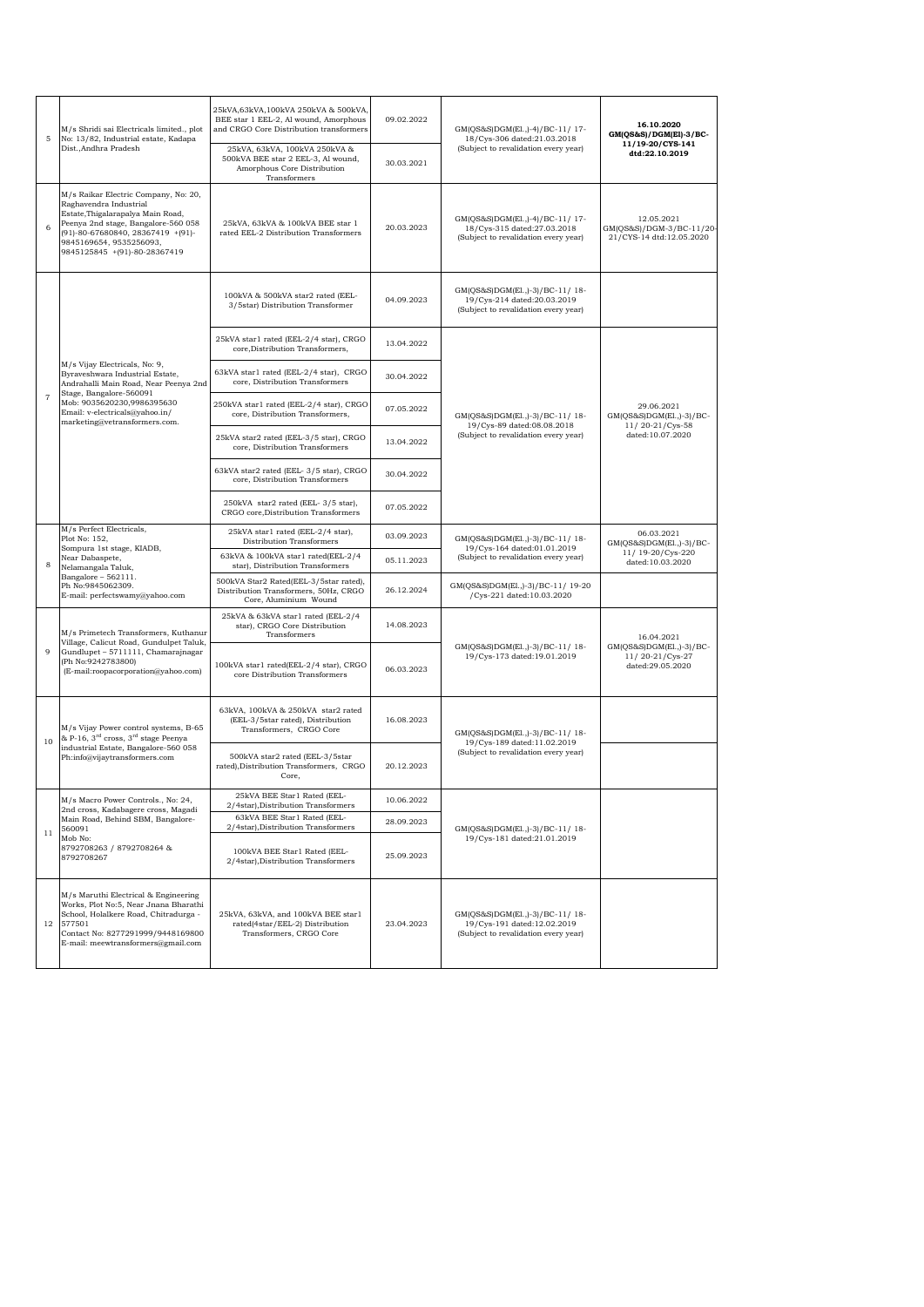| 13 | M/s Vignesh Vidyuth controls,<br>No. 55, 17th Cross (Old 30th Cross),<br>Doddanna Industrial Estate,<br>Peenya 2nd Stage, Bangalore-91<br>Contact No: 9845134612/9886634612<br>E-mail: vigneshvidyuth@rediffmail.com                                                      | 25kVA, BEE star1 rated (4star/EEL-2)<br>Distribution Transformers, 50Hz, CRGO<br>Core                                                                                                       | 05.11.2023 | GM(QS&S)DGM(El.,)-3)/BC-11/18-<br>19/Cys-205 dated:05.03.2019<br>(Subject to revalidation every year)       |                                                                                       |
|----|---------------------------------------------------------------------------------------------------------------------------------------------------------------------------------------------------------------------------------------------------------------------------|---------------------------------------------------------------------------------------------------------------------------------------------------------------------------------------------|------------|-------------------------------------------------------------------------------------------------------------|---------------------------------------------------------------------------------------|
|    |                                                                                                                                                                                                                                                                           | 250kVA & 500kVA, Star2 Rated (EEL-<br>3/5star rated), Distribution Transformers,<br>50Hz, CRGO Core, Aluminium Wound                                                                        | 09.07.2025 | GM(QS&S)DGM(El.,)-3)/BC-11/20-<br>21/Cys-164 dated:09.11.2020<br>(Subject to revalidation once in 2 yeras)  |                                                                                       |
| 14 | M/s Viji Power Transformers Pvt Ltd.,<br>Sy No. 137/3, Dasanapura Hobli,<br>Magadi main road, Kadabagere post,<br>Bangalore-562130<br>(Ph No: 9900111089)<br>(E-mail: vijitechdinakar10@yahoo.co.in,                                                                      | 100kVA 250kVA & 500kVA star2 rated<br>(EEL-3/5star) Distribution Transformers,<br>50Hz, CRGO Core,<br>100kVA star2 rated(EEL-3/5<br>star)Distribution Transformers, 50Hz,<br>Amorphous Core | 10.12.2023 | GM(QS&S)DGM(El.,)-3)/BC-11/19-<br>20/Cys-47 dated:15.06.2019<br>(Subject to revalidation every year)        |                                                                                       |
|    | md@vijigroup.com).                                                                                                                                                                                                                                                        | 25kVA, 63kVA, 100kVA& 250kVA, Star1<br>Rated (EEL-2), CRGO core, Distribution<br>Transformers.                                                                                              | 28.03.2022 | BESCOM/GM(QS&S)DGM(El.,)-4)/BC-<br>11/16-17/Cys-20 dated:04.05.2017<br>(Subject to revalidation every year) | 16.04.2021<br>BESCOM/GM(QS&S)DGM<br>(El., )-3)/BC-11/20-21/Cys-08<br>dated:20.04.2020 |
|    | M/s National Transcare                                                                                                                                                                                                                                                    | 25kVA, star1 rated (EEL-2/4star)<br>Distribution Transformers, CRGO Core                                                                                                                    | 12.11.2023 |                                                                                                             |                                                                                       |
| 15 | Sy No:17/4, Opp Agriculture University,<br>Lingasugur Road,<br>Raichur - 584101                                                                                                                                                                                           | 63kVA, star1 rated (EEL-2/4star)<br>Distribution Transformers, CRGO Core                                                                                                                    |            | GM(QS&S)DGM(El.,)-3)/BC-11/ 19-<br>20/Cys-48 dated:18.06.2019                                               |                                                                                       |
|    | Contact No:9845244968/7795228032<br>E-mail:ntcrcr@rediffmail.com<br>ntcrcr@yahoo.com                                                                                                                                                                                      | 100kVA, star1 rated (EEL-2/4star)<br>Distribution Transformers, CRGO Core                                                                                                                   | 05.07.2023 | (Subject to revalidation every year)                                                                        |                                                                                       |
|    | M/s V.T. Switchgears and<br>Transformers, No:33, 3rd Phase,                                                                                                                                                                                                               | 100kVA star2 rated (EEL-3/5star rated),<br>Distribution Transformers, 50Hz, CRGO<br>Core                                                                                                    | 30.11.2023 |                                                                                                             |                                                                                       |
| 16 | 4th Main, Peenya Industrial Area,<br>Bangalore - 560058<br>Ph no:91-80-28392235/35,<br>9844028978, 9986523600                                                                                                                                                             | 250kVA star2 rated (EEL-3/5star rated),<br>Distribution Transformers, 50Hz, CRGO<br>Core                                                                                                    |            | GM(QS&S)DGM(El.,)-3)/BC-11/19-<br>20/Cys-51 dated:21.06.2019<br>(Subject to revalidation every year)        |                                                                                       |
|    | E-mail:vtsbg@gmail.com, city@vtst.in                                                                                                                                                                                                                                      | 500kVA star2 rated (EEL-3/5star rated),<br>Distribution Transformers, 50Hz, CRGO<br>Core                                                                                                    | 14.03.2024 |                                                                                                             |                                                                                       |
|    | M/s Chetan Electric Private Limited,<br>No:32-B, Veerasandra, KIADB<br>Industrial Area, Anekal Taluk,<br>Electronic City Post, Bangalore -<br>560100<br>Mob:080-25536439<br>Email:chetanelectric@hotmail.com,<br>chetanelectric@yahoo.com &<br>chetanelectric10@gmail.com | 25kVA Star1/Star2 Rated (EEL-2/EEL-3),<br>Distribution Transformers, 50Hz, CRGO<br>Core                                                                                                     |            | GM(QS&S)DGM(El.,)-3)/BC-11/19-<br>20/Cys-52 dated:21.06.2019<br>(Subject to revalidation every year)        |                                                                                       |
|    |                                                                                                                                                                                                                                                                           | 63kVA Star1/Star2 Rated (EEL-2/EEL-3),<br>Distribution Transformers, 50Hz, CRGO<br>Core                                                                                                     | 08.06.2024 |                                                                                                             |                                                                                       |
| 17 |                                                                                                                                                                                                                                                                           | 100kVA Star1/Star2 Rated (EEL-2/EEL-3)<br>Distribution Transformers, 50Hz, CRGO<br>Core                                                                                                     |            |                                                                                                             |                                                                                       |
|    |                                                                                                                                                                                                                                                                           | 250kVA Star1/Star2 Rated (EEL-2/EEL-<br>3), Distribution Transformers, 50Hz,<br>CRGO Core                                                                                                   | 29.05.2024 |                                                                                                             |                                                                                       |
|    |                                                                                                                                                                                                                                                                           | 500kVA Star1/Star2 Rated (EEL-2/EEL-<br>3), Distribution Transformers, 50Hz,<br>CRGO Core                                                                                                   | 04.03.2024 |                                                                                                             |                                                                                       |
| 18 | M/s Cauvery Power Control,<br>Sy No: 31/2, Chennaih Badavane,<br>Annibesent School Road,<br>Gollarahatti, Magadi Main Road,<br>Vishwaneedam Post,<br>Bangalore - 560091<br>Contact No:9880922686/9741122686<br>E-mail:cauverypower@gmail.com                              | 25kVA/63kVA/100kVA, Star1 Rated<br>(EEL-2/4 star), Distribution Transformers                                                                                                                | 24.12.2023 | GM(QS&S)DGM(El.,)-3)/BC-11/19-<br>20/Cys-58 dated:06.07.2019                                                |                                                                                       |
|    |                                                                                                                                                                                                                                                                           | 63kVA/100kVA, Star2 Rated (EEL-3/5<br>star), Distribution Transformers,                                                                                                                     | 24.12.2023 | (Subject to revalidation every year)                                                                        |                                                                                       |
| 19 | M/s Venkat Switchgears,<br>No:150, 10th Main, 3rd Phase,<br>Peenya Industrial Area,<br>Bangalore - 560058<br>(Ph No:080 23722274)<br>(E-mail:<br>lakshmipathiad<br>@venkatswitchgears.com)                                                                                | 250kVA, Star2 Rated(EEL-3/5star rated),<br>Distribution Transformers                                                                                                                        | 01.04.2024 | GM(QS&S)DGM(El.,)-3)/BC-11/19-<br>20/Cys-62 dated:10.07.2019<br>(Subject to revalidation every year)        |                                                                                       |
| 20 | M/s EL-TRA Equipment Company(I) Pvt<br>Ltd, 11th Mile, NH-4, Old Madras<br>Road, Avalahalli, Virognagar P.O,<br>Bangalore-560049<br>(Ph No:080 28472790/28472229)<br>(E-mail:<br>Eltra5@rediffmail.com,<br>eltra2012@gmail.com)                                           | 100kVA Star2 Rated(EEL-3/5star rated),<br>Distribution Transformers                                                                                                                         | 13.12.2023 | GM(QS&S)DGM(El.,)-3)/BC-11/19-                                                                              | 17.10.2021                                                                            |
|    |                                                                                                                                                                                                                                                                           | 250kVA & 500kVA Star2 Rated (EEL-<br>3/5star rated), Distribution Transformers                                                                                                              | 10.04.2024 | 20/Cys-72 dated:23.07.2019<br>(Subject to revalidation every year)                                          | GM(QS&S)/DGM-3/BC-11/20-<br>21/CYS-144 dtd:19.10.2020                                 |
|    |                                                                                                                                                                                                                                                                           | 25kVA & 63kVA BEE Star1 Rated (EEL-<br>2/4star), Distribution Transformers                                                                                                                  | 15.05.2022 | GM(QS&S)DGM(El.,)-3)/BC-11/19-<br>20/Cys-76 dated:24.07.2019                                                | 04.09.2021<br>GM(QS&S)/DGM-3/BC-                                                      |
|    | M/s Amar Industries,<br>Plot No: #R9 TO R12, KSSIDC Industrial                                                                                                                                                                                                            | 100kVA BEE Star1 Rated<br>(EEL-<br>2/4star), Distribution Transformers                                                                                                                      | 29.11.2023 | (Subject to revalidation every year)                                                                        | 11/2020-21/CYS-122<br>dtd:10.09.2020                                                  |
| 21 | Estate, Hosahalli Camp(E.J), Sindhanur-<br>584 128, Raichur<br>Mob No:<br>9538361911,9739384442, 9742243677                                                                                                                                                               | 25kVA, Star2 rated (EEL-3/5star) CRGO<br>core, Aluminium wound, Distribution<br>Transformer                                                                                                 |            |                                                                                                             |                                                                                       |
|    | E-mail:aisnd2015@gmail.com                                                                                                                                                                                                                                                | 63kVA, Star2 rated (EEL-3/5star) CRGO<br>core, Aluminium wound, Distribution<br>Transformer,                                                                                                | 07.06.2024 | GM(QS&S)/DGM-3/BC-11/2020-21/CYS-<br>121 dtd:10.09.2020<br>(Subject to revalidation every year)             |                                                                                       |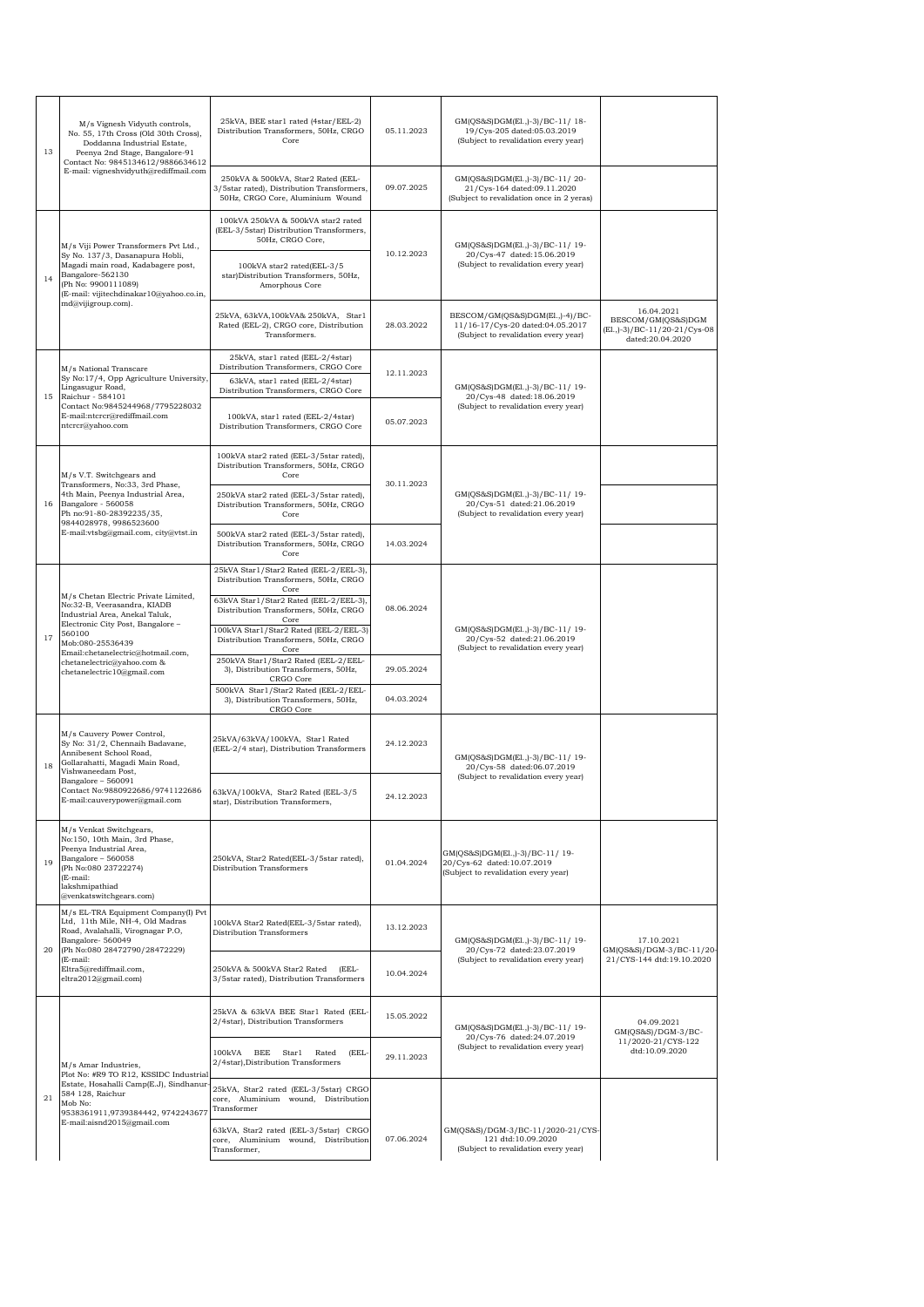|    |                                                                                                                                                                                                                          | 100kVA, Star2 rated (EEL-3/5star) CRGO<br>core, Aluminium wound, Distribution<br>Transformer,                                                                                                                                                                                   |                                                          |                                                                                                          |                                                                                                                             |
|----|--------------------------------------------------------------------------------------------------------------------------------------------------------------------------------------------------------------------------|---------------------------------------------------------------------------------------------------------------------------------------------------------------------------------------------------------------------------------------------------------------------------------|----------------------------------------------------------|----------------------------------------------------------------------------------------------------------|-----------------------------------------------------------------------------------------------------------------------------|
|    | M/s Tesla Transformers Limited (Unit-<br>2)<br>23-A, Sector B, Industrial Area,<br>Govindpura,<br>Distt. Bhopla - 462023<br>Madhya Pradesh                                                                               | 25kVA & 63kVA BEE Star1 Rated (EEL-<br>2/4star) Distribution Transformers                                                                                                                                                                                                       | 06.10.2021                                               | GM(QS&S)DGM(El.,)-3)/BC-11/19-<br>20/Cys-77 dated:25.07.2019<br>(Subject to revalidation every year)     |                                                                                                                             |
| 22 | Ph No:<br>91-755-2586778, 2586328, 4271973<br>E-mail:<br>tesla@bsnl.in, mktg@teslaindia.co,<br>projects@teslaindia.co                                                                                                    | 100kVA BEE Star1 Rated (EEL-2/4star)<br>Distribution Transformers                                                                                                                                                                                                               | 01.06.2022                                               |                                                                                                          |                                                                                                                             |
|    | M/s B.M.G Transformers<br>Site No:15&16, Sy No:34/3, Kadabagere<br>Village, Dasanapura Hobli, Bangalore -<br>562130<br>(Ph No:9448622534/ 9880869024)<br>(E-mail: bmgtransformers@yahoo.com)                             | 25kVA & 63kVA, Star1 Rated(EEL-2/<br>4star) Distribution Transformers, CRGO<br>Core, Aluminium wound                                                                                                                                                                            | 22.12.2023                                               |                                                                                                          |                                                                                                                             |
| 23 |                                                                                                                                                                                                                          | 100kVA, Star1 Rated<br>$(EEL-2/4star)$<br>Distribution Transformers. CRGO Core.<br>Aluminium wound                                                                                                                                                                              | 27.09.2023                                               | GM(QS&S)DGM(El.,)-3)/BC-11/19-<br>20/Cys-109 dated:06.09.2019<br>(Subject to revalidation every year)    |                                                                                                                             |
|    |                                                                                                                                                                                                                          | 25kVA,63kVA & 100kVA, Star2 Rated<br>(EEL-3/5star<br>rated),<br>Distribution<br>Transformers, 50Hz, CRGO Core, Copper<br>Wound,                                                                                                                                                 | 20.03.2023                                               |                                                                                                          |                                                                                                                             |
| 24 | M/s Shri Datta Transformers,<br>No:405, Mudhol Jamkhandi Main Road,<br>Shirol Cross, Shirol, Mudhol Taluk,<br>Dist Bagalkot, Karnataka - 587313                                                                          | 25kVA & 63kVA Star1 Rated (EEL-<br>2/4star), Distribution Transformers, 50Hz,<br>CRGO Core, Aluminium wound                                                                                                                                                                     | 25.10.2023                                               | GM(QS&S)DGM(El.,)-3)/BC-11/ 19-<br>20/Cys-119 dated:23.09.2019<br>(Subject to revalidation every year)   |                                                                                                                             |
|    | Mob: 9886313068, 9538593449                                                                                                                                                                                              | 100kVA,<br>Star2<br>Rated<br>$(ELL-3/5)$<br>star), Distribution Transformers, 50Hz,<br>CRGO Core, Aluminium wound                                                                                                                                                               | 10.12.2023                                               |                                                                                                          |                                                                                                                             |
|    | M/s Karthik Electricals,<br>#A195, 4th Cross, Peenya 1st stage,<br>Peenya Industrial Estate, Bangalore -                                                                                                                 | 25kVA, 63kVA & 100kVA Star1 Rated<br>(EEL-2/4star) Distribution Transformers,<br>CRGO Core, Aluminium wound                                                                                                                                                                     | 13.06.2023                                               |                                                                                                          |                                                                                                                             |
| 25 | 560058<br>Ph No:<br>9980014892.8884762 574                                                                                                                                                                               | 63kVA Star2 Rated<br>$(EEL-3)$<br>5star)<br>Distribution Transformers, 50Hz, CRGO<br>Core, Aluminium Wound                                                                                                                                                                      | 23.05.2024                                               | GM(QS&S)DGM(El.,)-3)/BC-11/19-<br>20/Cys-157 dated:18.11.2019<br>(Subject to revalidation every year)    |                                                                                                                             |
|    | E-mail: karthiktransformers@yahoo.in                                                                                                                                                                                     | 100kVA Star2 Rated (EEL-3/5 star)<br>Distribution Transformers, 50Hz, CRGO<br>Core, Aluminium Wound                                                                                                                                                                             | 30.04.2024                                               |                                                                                                          |                                                                                                                             |
|    | M/s Shree Bhyraveshwara Electrical<br>Works,<br>#M1, Industrial Area, Lokikere Road,<br>Near Bye-pass, Davangere- 577 005.<br>Ph No: 9449683214/9448463453.<br>E-mail: anandm1020@rediff.com/<br>vmnrnataraj99@gmail.com | 25kVA, Star1 Rated (EEL-2/4star)<br>Distribution Transformers, CRGO Core,<br>Aluminium wound                                                                                                                                                                                    | 25.07.2023                                               | GM(QS&S)DGM(El.,)-3)/BC-11/19-<br>20/Cys-175 dated: 23.12.2019<br>(Subject to revalidation every year)   |                                                                                                                             |
| 26 |                                                                                                                                                                                                                          | 100kVA, Star2 rated (EEL-3/5star)<br>Distribution Transformer, CRGO core,<br>Aluminium wound                                                                                                                                                                                    | 18.11.2024                                               | GM(QS&S)DGM(El.,)-3)/BC-11/19-<br>20/Cys-115 dated: 07.09.2020<br>(Subject to revalidation every year)   |                                                                                                                             |
| 27 | M/s Chaitanya Electric Company, No.2,<br>B.M.Shankarappa Estate, Telecom<br>Layout Road, Sunkadakatte, Bangalore -<br>560091. Ph No:080 23486457,<br>Email:chaitanyaelectric@rediffmail.com.                             | 25kVA, 63kVA, 100kVA, 250kVA &<br>500kVA BEE star1 rated (EEL-2/4star)<br>Distribution Transformers                                                                                                                                                                             | 12.03.2023                                               | GM(QS&S)DGM(El.,)-3)/BC-11/17-<br>18/Cys-311 dated: 24.03.2018                                           | 23.12.2020<br>GM(QS&S)DGM(El.,)-3)/BC-                                                                                      |
|    |                                                                                                                                                                                                                          | 25kVA, 63kVA, 100kVA, 250kVA &<br>500kVA BEE star2 rated (EEL-3/5star)<br>Distribution Transformers                                                                                                                                                                             | 05.02.2023                                               | (Subject to revalidation every year)                                                                     | 11/ 19-20/Cys-176 dated:<br>24.12.2019                                                                                      |
| 28 | M/s. Kalpa Electrikal Pvt Ltd.,<br>No.4413, 149/25, III main road,<br>Industrial town, Rajajinagar,<br>Bangalore - 560010<br>Ph No: 080-23303103, 23356049 &<br>23405248<br>Email: sales@kalpaelectrikal.com.            | 200kVA, Star2 Rated (EEL-3/5star rated),<br>Distribution Transformers, 50Hz, CRGO<br>Core, Aluminium Wound, ONAN Cooled,<br>complete with first filling EHV Grade<br>Transformer Oil with all accessories and<br>confirming to latest versions of $IS - 1180$<br>$&$ IS - 2026. | 17.7.2024                                                | GM(QS&S)DGM(El.,)-3)/BC-11/ 19-20/<br>Cys-179 dated: 26.12.2019<br>(Subject to revalidation every year)  |                                                                                                                             |
|    |                                                                                                                                                                                                                          | 25kVA & 250kVA BEE Star 1 Rated (EEL-<br>2) Distribution Transformers                                                                                                                                                                                                           | 09.02.2022                                               | GM(QS&S)DGM(El.,)-3)/BC-11/ 17-18                                                                        | 23.12.2020                                                                                                                  |
| 29 | M/s Prakash Metal Products, Ayodya<br>Village, Near Kempageri, Karwar Road,<br>Hubli- 580024 Ph No: 0836-2303024.<br>E-mail:prakash_pmp@yahoo.co.in                                                                      | 63kVA & 100kVA BEE Star 1 Rated (EEL<br>2) Distribution Transformers                                                                                                                                                                                                            | 16.06.2022                                               | Cys-224 dated: 26.12.2017<br>(Subject to revalidation every year)                                        | GM(QS&S)DGM(El.,)-3)/BC-<br>11/19-20/ Cys-180 dated:<br>26.12.2019                                                          |
|    |                                                                                                                                                                                                                          | 25kVA, 63kVA & 100kVA Star 2 Rated<br>(EEL-3)Distribution Transformers                                                                                                                                                                                                          | 28.10.2022                                               | GM(QS&S)DGM(El.,)-3)/BC-11/ 18-19<br>Cys-23 dated: 18.05.2018<br>(Subject to revalidation every year)    | GM(QS&S)DGM(El.,)-3)/BC-<br>11/20-21/Cys-52 dated:<br>29.06.2020                                                            |
| 30 | M/s S.M. Enterprises,<br>No.4911, M.C. Road, Beside Fire station,<br>Mandya - 571402                                                                                                                                     | 25kVA Star1 Rated (EEL-2/4star) Distribution<br>Transformers, CRGO Core, Aluminium wound<br>50Hz, ONAN Cooled, complete with first filling<br>EHV Grade Transformer Oil with all<br>accessories and confirming to latest versions<br>of IS - 1180 & IS - 2026.                  | 11.12.2023                                               | GM(QS&S)DGM(El.,)-3)/BC-11/ 19-20/ Cys-<br>195 dated: 16.01.2020<br>(Subject to revalidation every year) |                                                                                                                             |
|    | (Ph No:<br>9900111081 08232-297029)<br>E-mail: smemdy@gmail.com                                                                                                                                                          | 63kVA & 100kVA Star1 Rated (EEL-2/4star)<br>Distribution Transformers, CRGO Core,<br>Aluminium wound 50Hz, ONAN Cooled,<br>complete with first filling EHV Grade<br>Transformer Oil with all accessories and<br>confirming to latest versions of IS - 1180 & IS<br>$-2026.$     | 11.03.2024                                               |                                                                                                          |                                                                                                                             |
| 31 | M/s R.V. Transformer manufacturing Co.,<br>Shed No: M-5, Industrial Area, Lokikere<br>Road, Davangere-577 005                                                                                                            | 25kVA, 63kVA & 100kVA EEL-2, star1 rated<br>(EEL-2/4star rated) distribution transformer,<br>50Hz, ONAN Cooled, complete with first filling<br>EHV Grade Transformer Oil with all<br>accessories and confirming to latest versions<br>of IS - 1180 & IS - 2026                  | 30.05.2022<br>(Subject to<br>revalidation every<br>year) | GM(QS&S)DGM(E1.,)-3)/BC-11/ 17-18/Cys-<br>107 dated: 17.08.2017<br>(Subject to revalidation every year)  | 08.01.2021<br>GM(QS&S)DGM(El.,)-3)/BC-11/<br>19-20/ Cys-191 dated:<br>09.01.2020<br>(Subject to revalidation every<br>year) |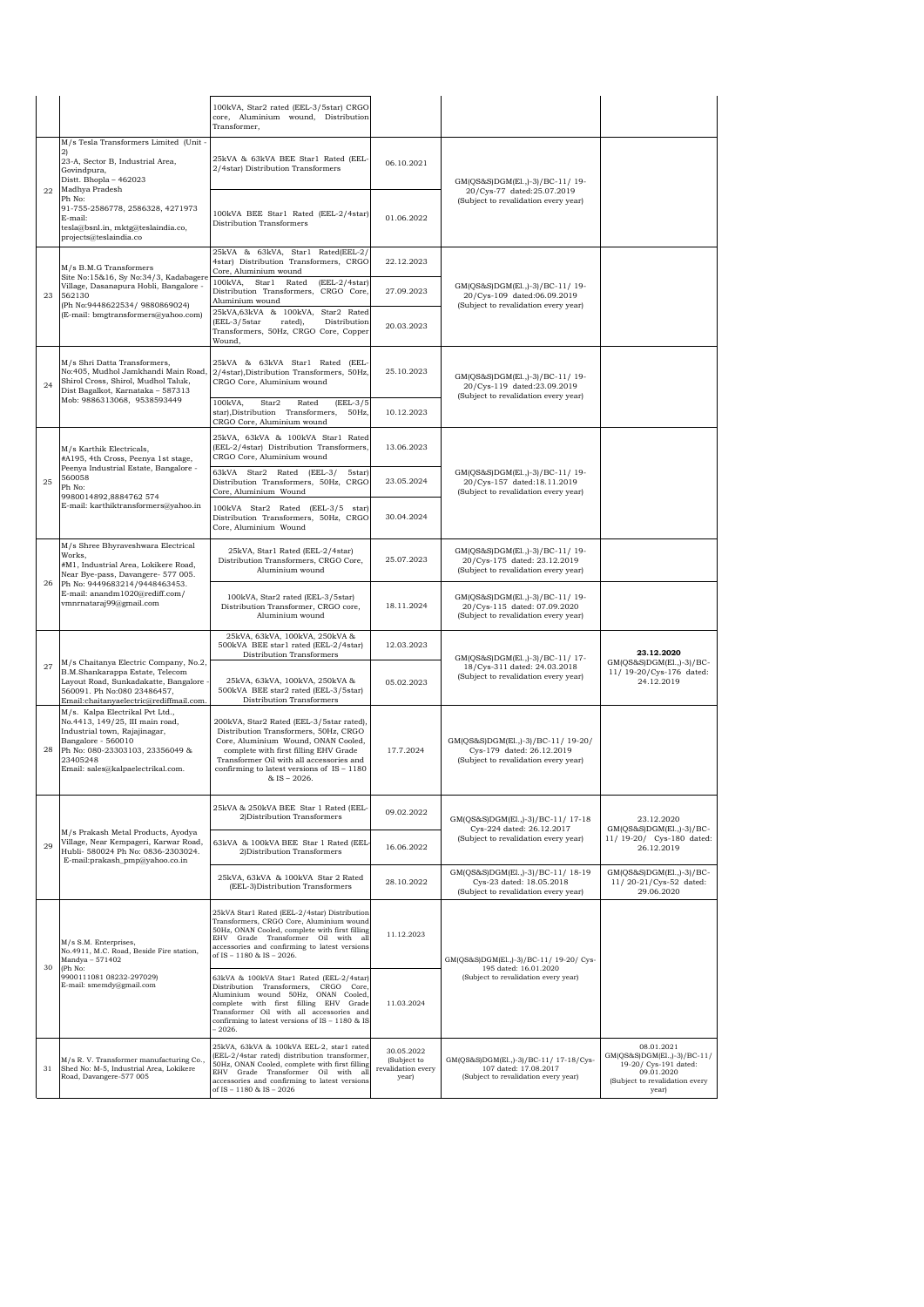|    | M/s Magnitude,<br>#480 B/2, IV Phase,<br>Peenya Industrial Area,<br>Bangalore - 560058<br>(Ph No:91 80 41227804)<br>E-mail: magnitudetransformer@gmail.com                 | 25kVA, Star1 Rated(EEL-2/4star) Distribution<br>Transformers, CRGO Core, Aluminium wound<br>50Hz, ONAN Cooled, complete with first filling<br>EHV Grade Transformer Oil with all<br>accessories and confirming to latest versions<br>of IS - 1180 & IS - 2026.                         | 04.04.2024               | GM(QS&S)DGM(El.,)-3)/BC-11/ 19-20/Cys-                                                                 |                                                                           |
|----|----------------------------------------------------------------------------------------------------------------------------------------------------------------------------|----------------------------------------------------------------------------------------------------------------------------------------------------------------------------------------------------------------------------------------------------------------------------------------|--------------------------|--------------------------------------------------------------------------------------------------------|---------------------------------------------------------------------------|
| 32 |                                                                                                                                                                            | 250kVA, Star2 Rated(EEL-3/5star rated),<br>Distribution Transformers, 50Hz, CRGO Core,<br>Aluminium Wound, ONAN Cooled, complete<br>with first filling EHV Grade Transformer Oil<br>with all accessories and confirming to latest<br>versions of IS - 1180 & IS - 2026.                | 06.12.2024               | 198 dated: 28.01.2020<br>(Subject to revalidation every year)                                          |                                                                           |
|    |                                                                                                                                                                            | 100kVA,<br>Star2<br>Rated(EEL-3/5star)<br>Distribution Transformers, CRGO Core,<br>Aluminium wound 50Hz, ONAN Cooled,<br>complete with first filling EHV Grade<br>Transformer Oil with all accessories and<br>confirming to latest versions of IS - 1180 & IS<br>$-2026.$              | 18.05.2025               | GM(QS&S)DGM(E1.,)-3)/BC-11/20-21/Cvs-<br>20 dated: 26.05.2020<br>(Subject to revalidation every year)  |                                                                           |
|    |                                                                                                                                                                            | Rated(EEL-3/5star)<br>500kVA.<br>Star2<br>Distribution Transformers, CRGO Core,<br>Aluminium wound 50Hz, ONAN Cooled,<br>complete with first filling EHV Grade<br>Transformer Oil with all accessories and<br>confirming to latest versions of IS - 1180 & IS<br>$-2026.$              | 10.06.2024               | GM(QS&S)DGM(E1.,)-3)/BC-11/20-21/Cys-<br>130 dated: 28.09.2020<br>(Subject to revalidation every year) |                                                                           |
|    |                                                                                                                                                                            | 25kVA & 63kVA BEE Star 1 Rated (EEL-2)<br>Al. Wound CRGO core, Distribution<br>Transformers                                                                                                                                                                                            | 03.01.2023               | GM(QS&S)DGM(E1.,)-3)/BC-11/ 17-18/Cys-<br>271 dated: 20.02.2018 & CYS-319<br>dtd:28.03.2018            | 18.02.2021<br>GM(QS&S)DGM(El.,)-3)/BC-<br>11/ 19-20/Cys-212 dated:        |
|    | M/s Nagashree Enterprises,<br>No;2, Mallayya Industrial Area,<br>Kereguddadadahalli, Chikkababavara Post,                                                                  | 100kVA & 250kVA BEE Star 2 Rated (EEL-3)<br>Al Wound CRGO core, Distribution<br>Transformers                                                                                                                                                                                           | 14.03.2023               | (Subject to revalidation every year)                                                                   | 19.02.2020                                                                |
| 33 | Bangalore - 560090,<br>Ph No:9449732909, 9663073059,<br>9538047909.                                                                                                        | 100kVA, Star1 Rated(EEL-2/4star) CRGO<br>Core Distribution Transformers                                                                                                                                                                                                                | 18.07.2023               |                                                                                                        |                                                                           |
|    | E-mail:nagashreetrafo@gmail.com                                                                                                                                            | 25kVA Star2 Rated(EEL-3/5star rated), CRGO<br>Core Distribution Transformers                                                                                                                                                                                                           | 19.12.2024               | GM(QS&S)DGM(E1.,)-3)/BC-11/ 19-20/Cys-<br>211 dated: 19.02.2020                                        |                                                                           |
|    |                                                                                                                                                                            | 63kVA Star2 Rated(EEL-3/5star rated), CRGO<br>core Distribution Transformers                                                                                                                                                                                                           | 18.07.2023               | (Subject to revalidation every year)                                                                   |                                                                           |
|    |                                                                                                                                                                            | 500kVA Star2 Rated(EEL-3/5star rated),<br>CRGO core Distribution Transformers                                                                                                                                                                                                          | 03.12.2024               |                                                                                                        |                                                                           |
|    | M/s Excel Power controls & Systems,<br>#53/1,2nd Main, Off Magadi Main Road,<br>Kottigepalya, Bangalore-560091<br>Ph No: 9845332465<br>Email: exceltrafos@gmail.com        | 11kV/433V ,3 Phase-Distribution<br>Transformers, CRGO Core, Al wound,<br>ONAN Cooled, complete with first filling<br>EHV Grade Transformer Oil with all<br>accessories and confirming to latest                                                                                        |                          | GM(QS&S)DGM(El.,)-3)/BC-11/20-21/Cys-02<br>dated: 17.04.2020<br>(Subject to revalidation every year)   |                                                                           |
| 34 |                                                                                                                                                                            | versions of IS - 1180 & IS - 2026.<br>25kVA, star1 rated (EEL-2/4star rated)                                                                                                                                                                                                           | 18.01.2025               |                                                                                                        |                                                                           |
|    |                                                                                                                                                                            | 100kVA, star1 rated (EEL-2/4star rated) &<br>star2 rated (EEL-3/5star rated)<br>250kVA, star2 rated (EEL-3/5star rated                                                                                                                                                                 | 24.05.2024<br>09.11.2024 |                                                                                                        |                                                                           |
|    |                                                                                                                                                                            | 500kVA, star2 rated (EEL-3/5star rated                                                                                                                                                                                                                                                 | 20.02.2025               |                                                                                                        |                                                                           |
|    | M/s Toshiba Transmission & Distribution<br>systems (India) Pvt Ltd, Rudraram village,<br>Patancheru Mandal,                                                                |                                                                                                                                                                                                                                                                                        |                          |                                                                                                        |                                                                           |
|    | Sangareddy District-502329, Hyderabad,                                                                                                                                     | 11kV/433V ,3 Phase-Distribution<br>Transformers, Amorphous metal Core, Al<br>wound, ONAN Cooled, complete with first<br>filling EHV Grade Transformer Oil with all<br>accessories and confirming to latest versions<br>of IS - 1180 & IS - 2026.<br>• 100kVA, Star 2 (EEL-3/5 Star)    | 31.08.2021               | GM(QS&S)DGM(El.,)-3)/BC-11/20-21/                                                                      |                                                                           |
| 35 | Telangana<br>Ph No: 9140-3071 2222,<br>9392148215,9346575100<br>Email: marketing@toshiba-ttdi.com                                                                          | 11kV/433V ,3 Phase-Distribution<br>Transformers, CRGO Core, Al wound, ONAN<br>Cooled, complete with first filling EHV Grade<br>Transformer Oil with all accessories and<br>confirming to latest versions of IS - 1180 & IS<br>$-2026.$<br>· 100kVA, star1 rated<br>(EEL-2/4star rated) | 11.08.2021               | Cys-09 dated: 20.04.2020<br>(Subject to revalidation every year)                                       |                                                                           |
|    |                                                                                                                                                                            | 25kVA.63kVA & 100kVA BEE star 1 rated.<br>EEL-2, Distribution Transformers                                                                                                                                                                                                             | 03.11.2022               | GM(QS&S)DGM(E1.,)-4)/BC-11/ 17-18/Cys-<br>223 dated:26.12.2017<br>(Subject to revalidation every year) | 20.04.2021<br>GM(QS&S)/DGM(El)-3/BC-<br>11/20-21/CYS-12<br>dtd:12.05.2020 |
|    | M/s Raj power Controls, No.116/7 &<br>117/6, mookambika Temple Road,<br>Machohalli forest gate, Magadi Main road,                                                          | 25kVA, 63kVA and 100kVA BEE star 2 rated<br>EEL-3 Distribution Transformers                                                                                                                                                                                                            | 22.01.2023               | GM(QS&S)DGM(E1.,)-4)/BC-11/ 17-18/Cys-<br>285 dated:12.03.2018<br>(Subject to revalidation every year) | 20.04.2021<br>GM(QS&S)/DGM(El)-3/BC-<br>11/20-21/CYS-12<br>dtd:12.05.2020 |
| 36 | Bangalore - 560091,<br>Mob;9611146656,9886260538,<br>Email:rajpowers@live.com,<br>rajeshrgowda@gmail.com                                                                   | Cooled, complete with first filling EHV Grade<br>Transformer Oil with all accessories and<br>confirming to latest versions of IS - 1180 & IS<br>$-2026.$                                                                                                                               |                          |                                                                                                        |                                                                           |
|    |                                                                                                                                                                            | 250kVA, star2 rated (EEL-3/5star rated                                                                                                                                                                                                                                                 | 06.01.2025               | GM(QS&S)/DGM(El)-3/BC-11/20-21/CYS-13                                                                  |                                                                           |
|    |                                                                                                                                                                            | 500kVA, star2 rated (EEL-3/5star rated                                                                                                                                                                                                                                                 | 07.11.2024               | dtd:12.05.2020<br>(Subject to revalidation every year)                                                 |                                                                           |
|    |                                                                                                                                                                            | 25kVA star1 rated (EEL-2/4star), Distribution<br>Transformers, CRGO core,                                                                                                                                                                                                              | 16.06.2022               |                                                                                                        |                                                                           |
|    | M/s Jain Electrical Industry, Behind<br>Bharat petroleum pump, sindhagi Road,                                                                                              | 25kVA star2 rated (EEL-3/5star), Distribution<br>Transformers, CRGO core,                                                                                                                                                                                                              | 07.12.2022               |                                                                                                        |                                                                           |
| 37 | Indi-586 209<br>Ph No:                                                                                                                                                     | 63kVA star1 rated (EEL-2/4star), Distribution<br>Transformers, CRGO core,                                                                                                                                                                                                              | 16.06.2022               | GM(QS&S)DGM(E1.,)-3)/BC-11/18-19/<br>CYS-103 dtd: 27.09.2018.                                          | 29.05.2021<br>$GM(QS&S)/DGM(EI)-3/BC-$                                    |
|    | 9448129016/9980646616/9620116109.<br>E-mail:anant.jain@jainpower.com                                                                                                       | 63kVA star2 rated (EEL-3/5star), Distribution<br>Transformers, CRGO core,                                                                                                                                                                                                              | 07.12.2022               | (Subject to revalidation every year)                                                                   | 11/20-21/CYS-24<br>dtd:29.05.2020                                         |
|    |                                                                                                                                                                            | 100kVA<br>star1<br>rated<br>$(EEL-2/4star),$<br>Distribution Transformers, CRGO core,<br>100kVA<br>star2<br>(EEL-3/5star),<br>rated                                                                                                                                                    | 16.06.2022               |                                                                                                        |                                                                           |
|    |                                                                                                                                                                            | Distribution Transformers, CRGO core,                                                                                                                                                                                                                                                  | 07.12.2022               |                                                                                                        |                                                                           |
| 38 | M/s Nandadeepa Power Controls,<br>No:30, Kachohalli Industrial Area,<br>Dasanapura Hobali, Bangalore - 562123<br>(Ph No: 9066619819)<br>(E-mail: npctransformer@gmail.com, | 25kVA Star1 Rated (EEL-2/4star) Distribution<br>Transformers, CRGO Core, Aluminium wound<br>100kVA, Star2 Rated (EEL-3/5star rated),                                                                                                                                                   | 07.09.2023               | GM(QS&S)DGM(El.,)-3)/BC-11/20-21/Cys-29<br>dated: 30.05.2020<br>(Subject to revalidation every year)   |                                                                           |